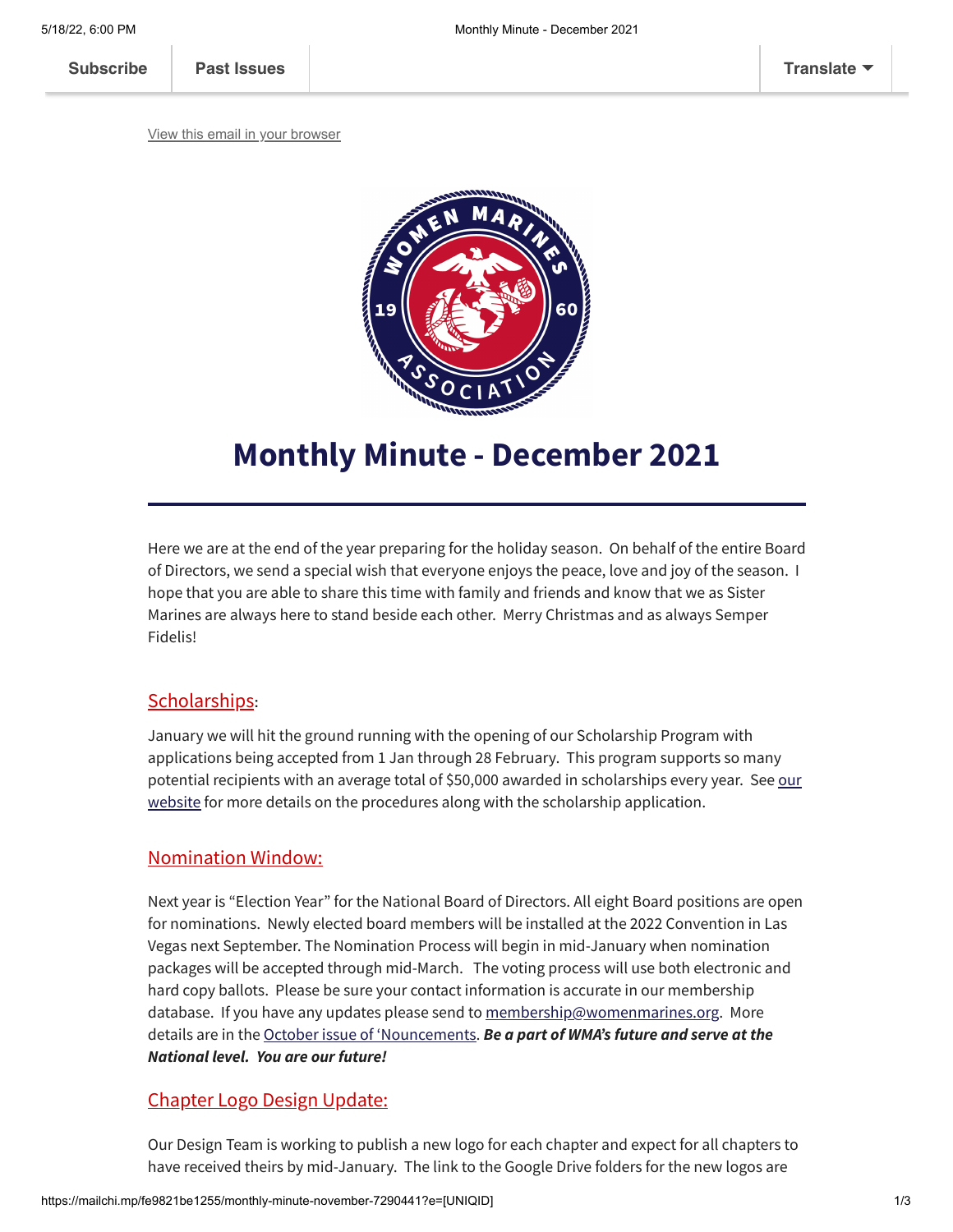being sent directly to the official WMA chapter emails and not personal email addresses. Please ensure someone from your chapter is monitoring the sound their Chapter email and management of the sound of the **[Subscribe](http://eepurl.com/g1PW-5) [Past Issues](https://us8.campaign-archive.com/home/?u=c5c94f7b8b7eb3d03d3afa458&id=141e1f6d5b) [Translate](javascript:;)**

access for the new logos and for other official WMA business. If you have any questions regarding the new logos please contact [design@womenmarines.org.](mailto:design@womenmarines.org)

#### 2022 Convention:

We continue our planning process to prepare for next year's biennial convention. We are building a new online registration program that will provide a "one stop shopping" experience for registering for the convention; making your hotel room reservations; signing up for tours in the Las Vegas area, etc. The registration site will open after the first of the year so look for more details as we get closer on our WMA 2022 Las Vegas [Convention](https://www.facebook.com/events/1116099579159484/?active_tab=discussion) Facebook page.

#### **History Tidbits for December:**

2006 - 6 Dec **Major Megan [McClung](https://usnamemorialhall.org/index.php/MEGAN_M._MCCLUNG,_MAJ,_USMCR)** becomes the first female Marine Officer to be killed in Iraq in Operation Iraqi Freedom. Did you know that WMA honors her memory with a named Scholarship every year?

2020 - Dec 16 **First female Marines [graduate](https://www.ocregister.com/2020/12/16/first-female-marine-drill-instructors-graduate-from-an-integrated-course-at-san-diego-recruit-depot/)** from Drill Instructor School at Marine Corps Recruit Depot (MCRD) San Diego. Female DI's training and serving in both San Diego and Parris Island. What exciting changes happening throughout our Corps.

#### Membership:

The last two and a half years have seen tremendous changes in the world and within our own organization. Since the last convention, we have extended welcome and membership eligibility to our female Navy FMF counterparts. As part of the change we have required all new Navy members to submit verification of both honorable military service and proof of FMF status. They do this whether submitting paper or electronic applications. This requirement has raised the question to the board regarding this double standard. Why do we require Navy members to provide "proof," but not Marines? In the past, our application has included a written statement attesting to honorable service. Some have argued that this is not enough.

In a recent Board of Directors meeting, a motion was presented and was passed that all NEW members (Navy and Marine) will be required to show proof of honorable service. This will consist of a document issued by the service, National Personnel Records Service, or the VA, that shows periods of service and a character of service of Honorable or General under Honorable conditions. This could be a DD 214, a Discharge Certificate, or a summary of service letter. For Navy members, we will need documentation of having served with the Marine Corps as well either by letter on Command Stationary, DD 214 showing FMF device, or certificate of completion for FMF training.

This requirement will be for NEW members only, those already in an active membership status will not be asked to present their credentials and are grand-"mothered" in. This is not intended to be a barrier to new members, rather a validation of the credibility of our organization to include only those members for whom the organization was formed. It is our hope that this will bring a measure of trust and confidence to our new members. For new members currently serving on active duty, a copy of their ID card, a letter on Command Stationary, or their military eOPF record of service page may be used. *This process is effective immediately for all new*